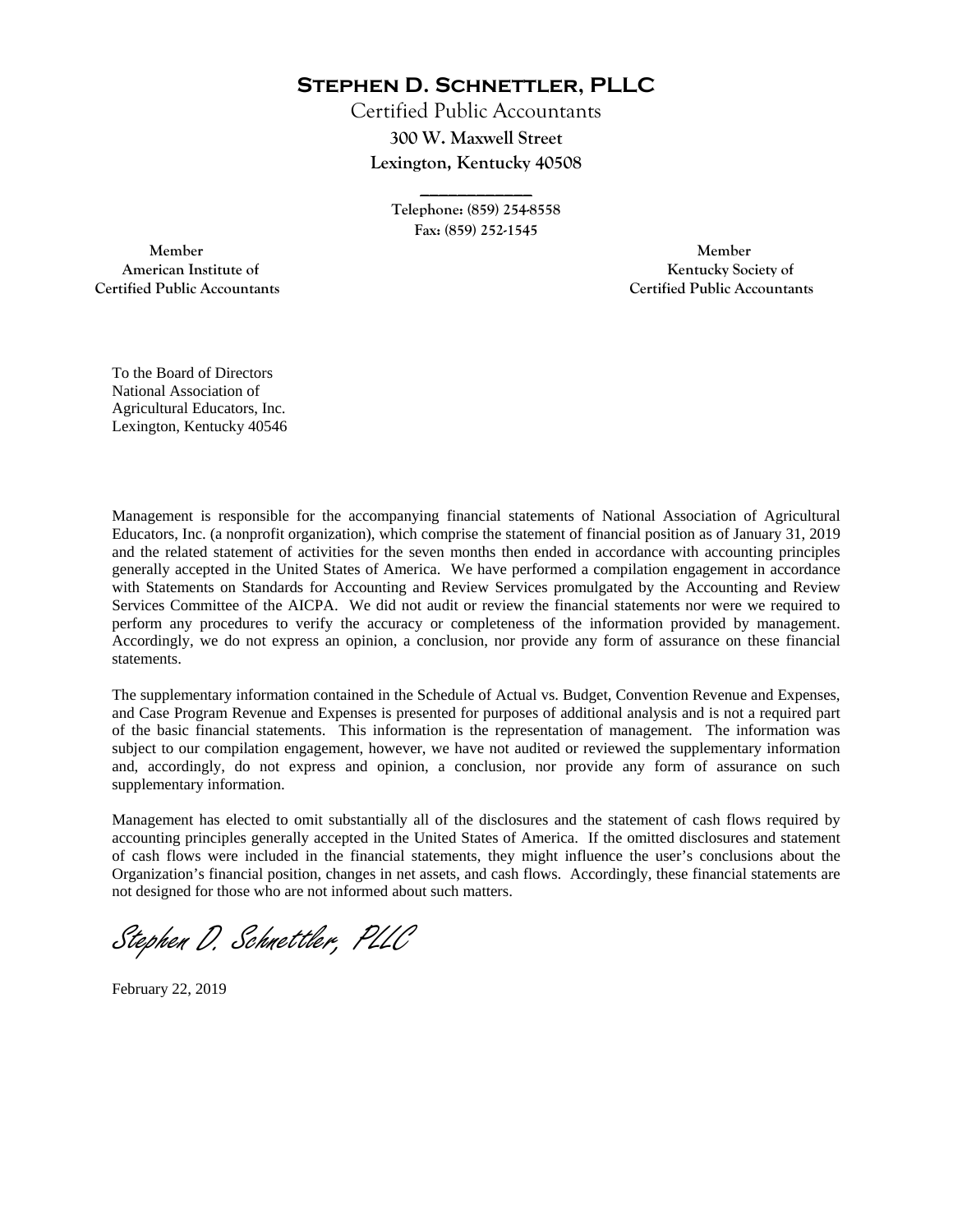# NATIONAL ASSOCIATION OF AGRICULTURAL EDUCATORS, INC. **Statement of Financial Position** January 31, 2019

| <b>ASSETS</b>                         |                 |
|---------------------------------------|-----------------|
| Cash on deposit                       | \$<br>795,231   |
| Investments - operating fund          | 738,671         |
| Investments - life membership fund    | 257,844         |
| Accounts receivable                   | 293,774         |
| Inventory                             | 5,000           |
| Property and equipment - CASE         | 256             |
| Property and equipment                | 10,515          |
| <b>TOTAL ASSETS</b>                   | \$<br>2,101,291 |
| <b>LIABILITIES AND NET ASSETS</b>     |                 |
| <b>LIABILITIES</b>                    |                 |
| Accounts payable                      | \$<br>77,681    |
| Accrued leave payable                 | 39,221          |
| Other current liabilities             | 8,458           |
| <b>TOTAL LIABILITIES</b>              | 125,360         |
| <b>NET ASSETS</b>                     |                 |
| Unrestricted net assets:              |                 |
| Current operation                     | 962,250         |
| Board designated for special purposes | 217,895         |
| Temporarily restricted net assets     | 1,550           |
| <b>CASE Project</b>                   | 794,236         |
| <b>TOTAL NET ASSETS</b>               | 1,975,931       |
| TOTAL LIABILITIES AND NET ASSETS      | \$<br>2,101,291 |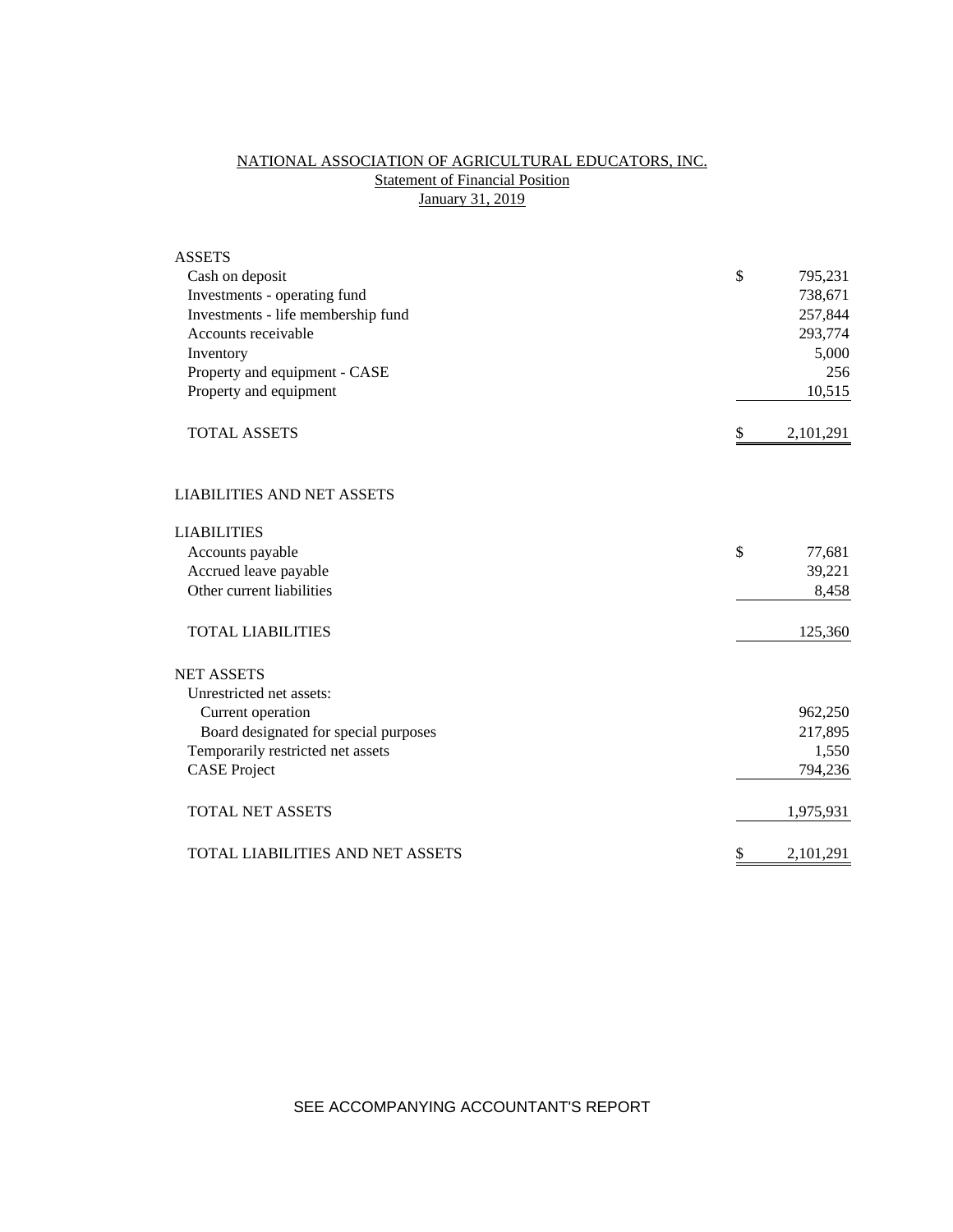### NATIONAL ASSOCIATION OF AGRICULTURAL EDUCATORS, INC. Statement of Activities For the Seven Months Ended January 31, 2019

|                                       |         | Unrestricted |               |             |    |           |                 |
|---------------------------------------|---------|--------------|---------------|-------------|----|-----------|-----------------|
|                                       | Current |              | Board         | Temporarily |    | CASE      |                 |
|                                       |         | Operations   | Designated    | Restricted  |    | Project   | Total           |
| Revenue, Gains and Losses             |         |              |               |             |    |           |                 |
| Membership dues                       | \$      | 409,155      | \$<br>3,120   | \$          | \$ |           | \$<br>412,275   |
| Convention registration               |         | 158,035      |               |             |    |           | 158,035         |
| Sponsorship and awards                |         | 15,750       |               |             |    |           | 15,750          |
| Merchandise sales                     |         | 5,260        |               |             |    |           | 5,260           |
| Contributions                         |         |              |               |             |    |           |                 |
| Net realized and unrealized           |         |              |               |             |    |           |                 |
| gains (losses) on securities          |         | (56, 489)    |               |             |    |           | (56, 489)       |
| Interest and dividends                |         | 39,097       |               |             |    |           | 39,097          |
| FFA Foundation projects               |         | 241,900      |               |             |    |           | 241,900         |
| CASE Program income                   |         |              |               |             |    | 1,643,030 | 1,643,030       |
| Other income                          |         | 277,242      |               |             |    |           | 277,242         |
| Total Revenue, Gaines and Losses      |         | 1,089,950    | 3,120         |             |    | 1,643,030 | 2,736,100       |
| Net Assets Released from Restrictions |         |              |               |             |    |           |                 |
| Total Revenue, Gains and Losses       |         |              |               |             |    |           |                 |
| and Reclassifications                 |         | 1,089,950    | 3,120         |             |    | 1,643,030 | 2,736,100       |
| Expenses                              |         |              |               |             |    |           |                 |
| General expenses                      |         | 524,844      |               |             |    |           | 524,844         |
| FFA Foundation projects               |         | 622,663      |               |             |    |           | 622,663         |
| <b>CASE Program expenses</b>          |         |              |               |             |    | 1,472,481 | 1,472,481       |
| Convention expenses                   |         | 143,118      |               |             |    |           | 143,118         |
| Total expenses                        |         | 1,290,625    |               |             |    | 1,472,481 | 2,763,106       |
| INCREASE (DECREASE) IN NET ASSETS     |         | (200, 675)   | 3,120         |             |    | 170,549   | (27,006)        |
| NET ASSETS AT BEGINNING OF PERIOD     |         | 1,162,925    | 214,775       | 1,550       |    | 623,687   | 2,002,937       |
| NET ASSETS AT END OF PERIOD           | \$      | 962,250      | \$<br>217,895 | \$<br>1,550 | \$ | 794,236   | \$<br>1,975,931 |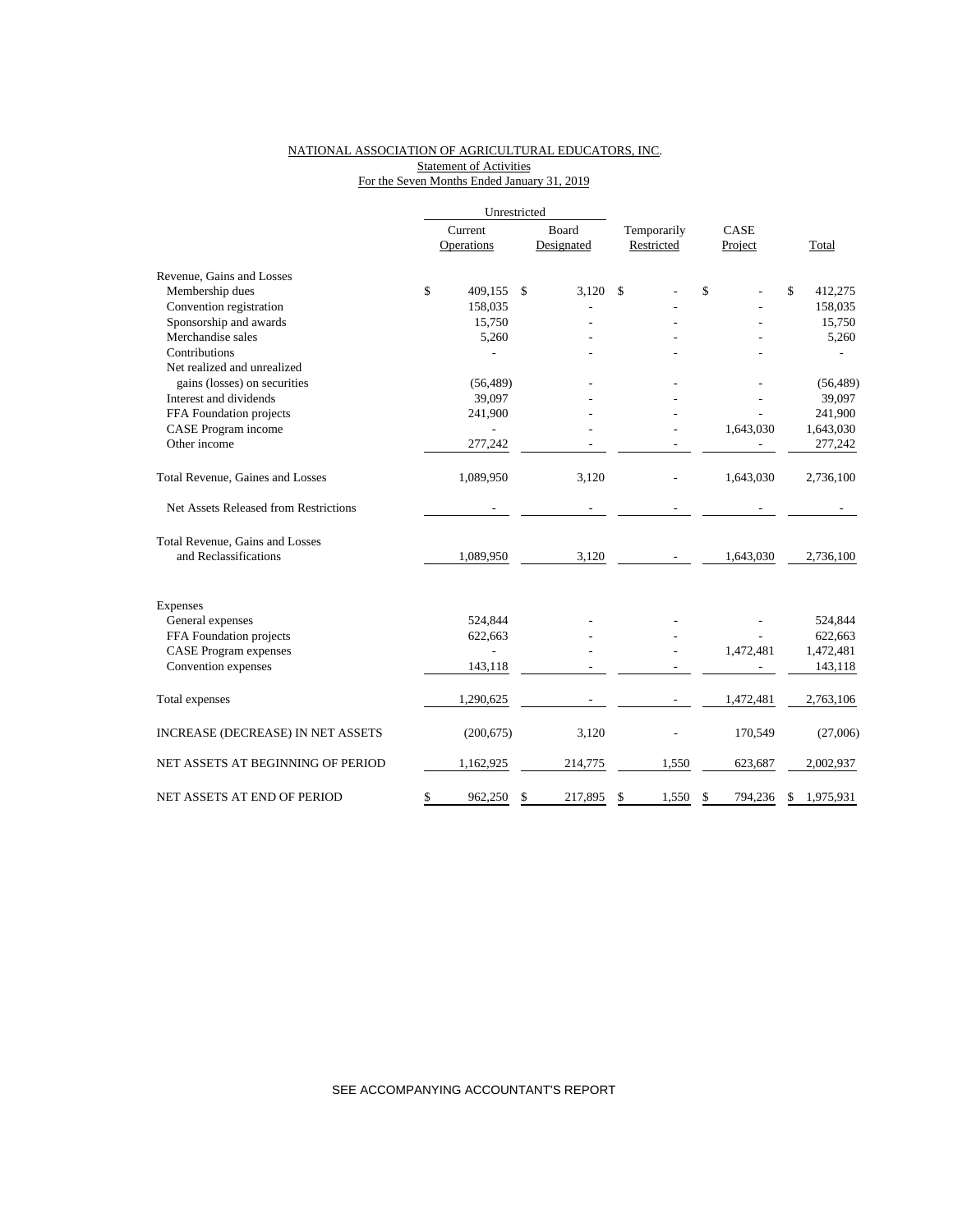### NATIONAL ASSOCIATION OF AGRICULTURAL EDUCATORS, INC. For the One and Seven Months Ended January 31, 2019 Schedule of Actual vs. Budget

|                                                       | <b>MONTH</b><br><b>ACTUAL</b> | <b>MONTH</b><br><b>BUDGET</b> | <b>MONTH</b><br><b><i>SVARIANCE</i></b> | YEAR TO DATE<br><b>ACTUAL</b> | <b>YEAR</b><br><b>BUDGET</b> |     | <b>YEAR</b><br><b>SVARIANCE</b> |
|-------------------------------------------------------|-------------------------------|-------------------------------|-----------------------------------------|-------------------------------|------------------------------|-----|---------------------------------|
| <b>REVENUE</b>                                        |                               |                               |                                         |                               |                              |     |                                 |
| Member dues                                           | \$<br>14,240 \$               | 34,023                        | \$<br>$(19,783)$ \$                     | 402,975 \$                    | 408,280                      | -\$ | (5,305)                         |
| Corporate membership dues                             | 2,250                         | 1,250                         | 1,000                                   | 9,300                         | 15,000                       |     | (5,700)                         |
| Upper division scholarships                           | $\blacksquare$                | 1,667                         | (1,667)                                 |                               | 20,000                       |     | (20,000)                        |
| Delmar scholarships                                   |                               | 625                           | (625)                                   |                               | 7,500                        |     | (7,500)                         |
| Foundation management fees                            |                               | $\sim$                        | $\mathcal{L}_{\mathcal{A}}$             |                               |                              |     |                                 |
| Interest and dividends                                | 42                            | 2,917                         | (2,875)                                 | 30,224                        | 35,000                       |     | (4,776)                         |
| Net realized and unrealized                           |                               |                               |                                         |                               |                              |     |                                 |
| gains (losses) on securities                          | 35,574                        | $\blacksquare$                | 35,574                                  | (56, 489)                     |                              |     | (56, 489)                       |
| Merchandise sales                                     | $\overline{\phantom{a}}$      | 500                           | (500)                                   | 5,260                         | 6,000                        |     | (740)                           |
| Investment income, Life Fund                          | 6                             | 1,000                         | (994)                                   | 8,873                         | 12,000                       |     | (3,127)                         |
| Contributions, Legislative Fund                       |                               |                               |                                         |                               |                              |     |                                 |
| Miscellaneous income                                  | 2,450                         | 750                           | 1,700                                   | 4,859                         | 9,000                        |     | (4, 141)                        |
| Scholarship raffle proceeds                           | ÷,                            | L.                            | $\bar{\phantom{a}}$                     |                               |                              |     |                                 |
| Student teacher scholarship revenue                   | ÷,                            |                               | L.                                      |                               |                              |     |                                 |
| National Teach Ag Campaign                            | 82,000                        | 81,250                        | 750                                     | 123,000                       | 975,000                      |     | (852,000)                       |
| Teacher crisis fund                                   | 10                            | ÷.                            | 10                                      | 9,158                         |                              |     | 9,158                           |
| <b>BFRDP</b> Grant                                    |                               | ÷.                            | $\overline{a}$                          |                               |                              |     |                                 |
| AEM business manager stipend                          | $\overline{a}$                | 333                           | (333)                                   |                               | 4,000                        |     | (4,000)                         |
| Nat'l Agriscience Teacher Ambassadors                 |                               | 13,667                        | (13,667)                                | 212,000                       | 164,000                      |     | 48,000                          |
| NPS National Ag Ed leadership dinner                  | $\overline{\phantom{a}}$      | 352                           | (352)                                   | $\sim$                        | 4,225                        |     | (4,225)                         |
| CASE management fee                                   |                               | 2,000                         | (2,000)                                 |                               | 24,000                       |     | (24,000)                        |
| Council MMM management fee                            | ÷,                            | 417                           | (417)                                   |                               | 5,000                        |     | (5,000)                         |
| Teach AG non-foundation revenue                       | 25                            | $\bar{\phantom{a}}$           | 25                                      | 2,637                         |                              |     | 2,637                           |
| FFA Foundation project - TTTK                         | $\overline{a}$                | 5,467                         | (5, 467)                                | 65,600                        | 65,600                       |     | ÷                               |
| FFA Foundation project - OPAP                         | ÷,                            | 1,252                         | (1,252)                                 | ä,                            | 15,025                       |     | (15,025)                        |
| FFA Foundation project - OMSP                         |                               | 1,298                         | (1,298)                                 |                               | 15,580                       |     | (15,580)                        |
| FFA Foundation project - OT                           | 7,380                         | 1,298                         | 6,082                                   | 7,380                         | 15,580                       |     | (8,200)                         |
| FFA Foundation project - OYM                          | L.                            | 1,367                         | (1, 367)                                |                               | 16,400                       |     | (16, 400)                       |
| FFA Foundation project - Lifetime Achievement         |                               | 410                           | (410)                                   |                               | 4,920                        |     | (4,920)                         |
| FFA Foundation project - Outstanding Service Citation |                               | L,                            | ÷.                                      |                               |                              |     |                                 |
| FFA Foundation teacher workshop                       |                               | L.                            | ÷.                                      |                               |                              |     |                                 |
| FFA Foundation upper division scholarships            |                               |                               |                                         |                               |                              |     |                                 |
| FFA Foundation Agriscience Initiative                 | ÷,                            | 2,050                         | (2,050)                                 |                               | 24,600                       |     | (24, 600)                       |
| FFA Foundation NATAA/NAII                             |                               |                               |                                         |                               |                              |     |                                 |
| FFA Foundation project - XLR8                         | 41,000                        | 6,567                         | 34,433                                  | 41,000                        | 78,800                       |     | (37, 800)                       |
| FFA Foundation communities of practice                | $\overline{a}$                | 5,600                         | (5,600)                                 | 4,920                         | 67,200                       |     | (62, 280)                       |
| FFA Foundation convention internet lounge             | L.                            | L,                            | L.                                      |                               |                              |     | ÷                               |
| CASE program net income                               | (139, 178)                    | $\sim$                        | (139, 178)                              | 170,549                       | 52,083                       |     | 118,466                         |
| Convention net income                                 | (54,908)                      | 5,996                         | (60, 904)                               | 79,255                        | 71,950                       |     | 7,305                           |
| TOTAL REVENUE                                         | (9,109)                       | 172,056                       | (181, 165)                              | 1,120,501                     | 2,116,743                    |     | (996, 242)                      |
| <b>EXPENSES</b>                                       |                               |                               |                                         |                               |                              |     |                                 |
| Salaries                                              | 43,853                        | 32,500                        | 11,353                                  | 274,451                       | 390,000                      |     | (115, 549)                      |
| Taxes and benefits                                    | 8,023                         | 9,151                         | (1,128)                                 | 54,027                        | 109,815                      |     | (55,788)                        |
| Computer service                                      | 712                           | 1,667                         | (955)                                   | 9,225                         | 20,000                       |     | (10, 775)                       |
| Telephone                                             | 288                           | 500                           | (212)                                   | 2,255                         | 6,000                        |     | (3,745)                         |
| Accounting                                            | 700                           | 1,367                         | (667)                                   | 13,400                        | 16,400                       |     | (3,000)                         |
| Depreciation                                          | 354                           | 333                           | 21                                      | 2,382                         | 4,000                        |     | (1,618)                         |
| Rent                                                  | $\blacksquare$                | 838                           | (838)                                   | $\omega$                      | 10,050                       |     | (10,050)                        |
| Insurance                                             | 1,234                         | 1,000                         | 234                                     | 7,360                         | 12,000                       |     | (4,640)                         |
| Legal                                                 |                               | 83                            | (83)                                    |                               | 1,000                        |     | (1,000)                         |
| Office Supplies                                       | 986                           | 1,083                         | (97)                                    | 7,959                         | 13,000                       |     | (5,041)                         |
| Bank charges and investment fees                      | 2,162                         | 8                             | 2,154                                   | 7,124                         | 100                          |     | 7,024                           |
| Printing, general                                     | 375                           | 250                           | 125                                     | 885                           | 3,000                        |     | (2,115)                         |
| Staff training                                        | 159                           | 83                            | 76                                      | 207                           | 1,000                        |     | (793)                           |
| Taxes and licenses                                    | $\overline{a}$                | $\overline{4}$                | (4)                                     | 263                           | 50                           |     | 213                             |
| Membership and contributions                          | 1,000                         | 1,667                         | (667)                                   | 5,051                         | 20,000                       |     | (14, 949)                       |
| Travel, staff                                         | 1,918                         | 2,917                         | (999)                                   | 12,972                        | 35,000                       |     | (22, 028)                       |
| Promotion and marketing                               | (143)                         | 2,083                         | (2,226)                                 | 14,854                        | 25,000                       |     | (10, 146)                       |

(Continued)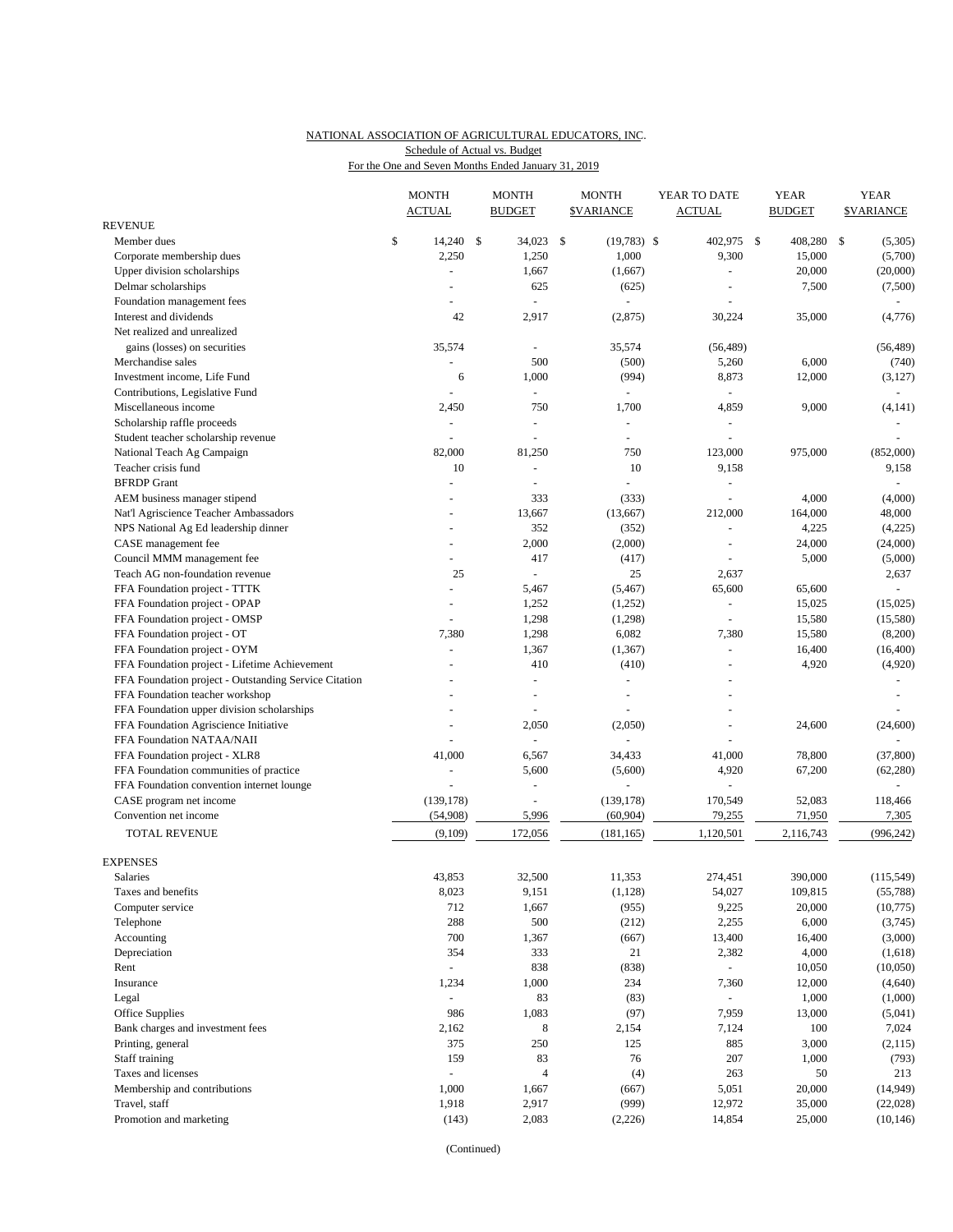#### NATIONAL ASSOCIATION OF AGRICULTURAL EDUCATORS, INC. For the One and Seven Months Ended January 31, 2019 Schedule of Actual vs. Budget

|                                                       | <b>MONTH</b>          | <b>MONTH</b>   | <b>MONTH</b>                     | YEAR TO DATE             | <b>YEAR</b>    | <b>YEAR</b>               |
|-------------------------------------------------------|-----------------------|----------------|----------------------------------|--------------------------|----------------|---------------------------|
|                                                       | <b>ACTUAL</b>         | <b>BUDGET</b>  | <b><i>SVARIANCE</i></b>          | <b>ACTUAL</b>            | <b>BUDGET</b>  | <b><i>SVARIANCE</i></b>   |
| Merchandise and diaries                               | 1,256                 | 417            | 839                              | 5,943                    | 5,000          | 943                       |
| Photocopying                                          |                       | $\,$ 8 $\,$    | (8)                              |                          | 100            | (100)                     |
| Postage, general                                      | 1,789                 | 667            | 1,122                            | 6,484                    | 8,000          | (1, 516)                  |
| Professional liability insurance                      | $\blacksquare$        | 3,285          | (3,285)                          | 40,830                   | 39,425         | 1,405                     |
| Public relations                                      | 63                    | 83             | (20)                             | 280                      | 1,000          | (720)                     |
| Delmar scholarships                                   |                       | 625            | (625)                            | $\overline{a}$           | 7,500          | (7,500)                   |
| Travel, regional secretaries                          | 4,898                 | 1,500          | 3,398                            | 12,732                   | 18,000         | (5,268)                   |
| Travel, board of directors                            | 4,296                 | 3,333          | 963                              | 16,999                   | 40,000         | (23,001)                  |
| Nat'l Teach Ag Campaign                               | 47,072                | 75,000         | (27, 928)                        | 319,649                  | 900,000        | (580, 351)                |
| FFA Foundation project - TTTK                         | 22,663                | 3,333          | 19,330                           | 58,527                   | 40,000         | 18,527                    |
| FFA Foundation project - OPAP                         | 5,479                 | 750            | 4,729                            | 9,308                    | 9,000          | 308                       |
| FFA Foundation project - OMSP                         |                       | 750            | (750)                            | 4,214                    | 9,000          | (4,786)                   |
| FFA Foundation project - OT                           | L,                    | 750            | (750)                            | 5,039                    | 9,000          | (3,961)                   |
| FFA Foundation project - OECT                         |                       | 750            | (750)                            | 4,395                    | 9,000          | (4,605)                   |
| FFA Foundation project - Lifetime achievement         |                       | 208            | (208)                            | 2,024                    | 2,500          | (476)                     |
| FFA Foundation project - Outstanding service citation |                       | L,             | $\bar{\phantom{a}}$              | 1,900                    |                | 1,900                     |
| FFA Foundation teacher workshop                       |                       | L,             | $\overline{a}$                   | ÷,                       |                | $\blacksquare$            |
| FFA Foundation Regional Grants                        |                       | L,             |                                  | $\overline{\phantom{a}}$ |                | $\overline{a}$            |
| FFA Foundation Agrisciense Initiative                 | L,                    | 1,667          | (1,667)                          | L.                       | 20,000         | (20,000)                  |
| FFA Foundation XLR8                                   | 14,585                | 3,333          | 11,252                           | 45,672                   | 40,000         | 5,672                     |
| FFA Foundation convention internet lounge             | $\overline{a}$        | $\Box$         |                                  | $\overline{a}$           |                | $\overline{a}$            |
| NPS Ag Ed Leadership dinner                           |                       | 352            | (352)                            |                          | 4,225          | (4,225)                   |
| Upper division scholarships                           | 28,500                | 1,667          | 26,833                           | 28,500                   | 20,000         | 8,500                     |
| <b>TTTK</b>                                           |                       | L,             | ÷,                               | L.                       |                |                           |
| <b>NATAA</b>                                          | 11,315                | 10,833         | 482                              | 85,375                   | 130,000        | (44, 625)                 |
| Regional grants                                       | L,                    | ä,             | ä,                               | L                        |                |                           |
| NPS expense                                           |                       | 417            | (417)                            | $\overline{a}$           | 5,000          | (5,000)                   |
| Webinar expense                                       |                       | 42             | (42)                             | 198                      | 500            | (302)                     |
| Teacher crisis fund                                   |                       |                |                                  | 13,350                   |                | 13,350                    |
| Communities of practice expense                       |                       | 3,167          | (3,167)                          | 40,910                   | 38,000         | 2,910                     |
| Substitute teacher hire behinds                       | $\overline{a}$        | 42             | (42)                             | $\Box$                   | 500            | (500)                     |
| Website                                               |                       | 1,500          | (1,500)                          | 1,500                    | 18,000         | (16,500)                  |
| NATAA stipends                                        | 4,950                 | ÷,             | 4,950                            | 17,150                   | L              | 17,150                    |
| <b>TTTK</b> stipends                                  | 1,000                 | L.             | 1,000                            | 1,000                    |                | 1,000                     |
| XLR8 stipends                                         | 1,750                 | $\ddot{}$      | 1,750                            | 1,750                    | $\overline{a}$ | 1,750                     |
| <b>BFRDP</b> expense                                  | ÷,                    | $\overline{a}$ | $\overline{a}$                   | $\overline{\phantom{a}}$ | L.             | $\sim$                    |
| <b>BFPD</b> contract labor                            | $\sim$                | L,             | ä,                               | $\overline{\phantom{a}}$ |                |                           |
| Credit card expense                                   | 496                   | 333            | 163                              | 6,088                    | 4,000          | 2,088                     |
| Storage                                               | $\overline{a}$        | ÷.             | ÷                                | 2,269                    | $\sim$         | 2,269                     |
| Professional development                              | 24                    | L.             | 24                               | 46                       | L.             | 46                        |
| Ag ed opportuinty fund                                |                       |                | ÷,                               |                          |                | $\sim$                    |
| Miscellaneous                                         |                       |                |                                  | 2,960                    |                | 2,960                     |
| TOTAL EXPENSES                                        | 211,757               | 170,346        | 41,411                           | 1,147,507                | 2,044,165      | (896, 658)                |
| NET INCOME (LOSS)                                     | \$<br>$(220, 866)$ \$ | 1,710          | <sup>\$</sup><br>$(222, 576)$ \$ | $(27,006)$ \$            | 72,578         | (99, 584)<br>$\mathbb{S}$ |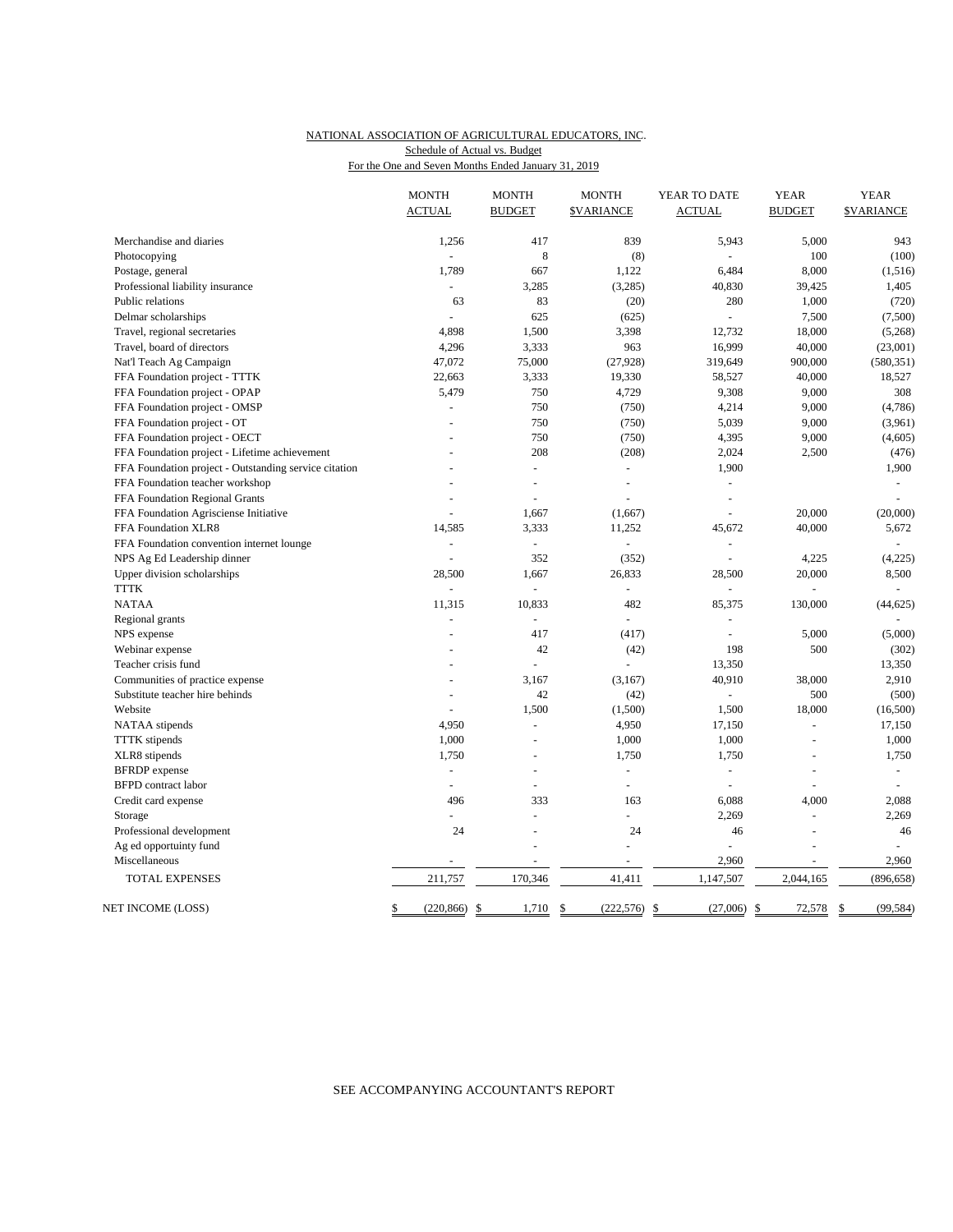#### NATIONAL ASSOCIATION OF AGRICULTURAL EDUCATORS, INC. Schedule of Convention Revenue and Expenses For the One and Seven Months Ended January 31, 2019

|                                           | <b>MONTH</b><br><b>MONTH</b><br><b>MONTH</b><br><b>ACTUAL</b><br><b>BUDGET</b><br><b>SVARIANCE</b> |                         | YEAR TO DATE<br><b>ACTUAL</b> | <b>YEAR</b><br><b>BUDGET</b> | <b>YEAR</b><br><b>SVARIANCE</b> |             |
|-------------------------------------------|----------------------------------------------------------------------------------------------------|-------------------------|-------------------------------|------------------------------|---------------------------------|-------------|
| <b>REVENUE</b>                            |                                                                                                    |                         |                               |                              |                                 |             |
| Convention, registration                  | \$<br>7,880                                                                                        | <sup>\$</sup><br>10,583 | $(2,703)$ \$<br>\$            | 158,035                      | - \$<br>127,000                 | 31,035<br>S |
| Convention, trade show                    |                                                                                                    |                         |                               | 2,100                        |                                 | 2,100       |
| Convention, sponsorships - FFA Foundation | 11,808                                                                                             | 5,417                   | 6,391                         | 46,488                       | 65,000                          | (18,512)    |
| Convention, host state social             |                                                                                                    |                         |                               |                              |                                 |             |
| Convention, sponsorships                  | ٠                                                                                                  | 1,667                   | (1,667)                       | 15,750                       | 20,000                          | (4,250)     |
| <b>TOTAL REVENUE</b>                      | 19,688                                                                                             | 17,667                  | 2,021                         | 222,373                      | 212,000                         | 10,373      |
| <b>EXPENSES</b>                           |                                                                                                    |                         |                               |                              |                                 |             |
| Convention, plaques and trophies          |                                                                                                    | 167                     | (167)                         | 1,404                        | 2,000                           | (596)       |
| Convention, printing                      | 1.007                                                                                              |                         | 1,007                         | 3,696                        |                                 | 3,696       |
| Convention, awards                        |                                                                                                    | 750                     | (750)                         | 10,210                       | 9,000                           | 1,210       |
| Convention, miscellaneous                 |                                                                                                    |                         |                               | 1,801                        |                                 | 1,801       |
| Convention, meal functions                |                                                                                                    | 125                     | (125)                         |                              | 1,500                           | (1,500)     |
| Convention, promotion and marketing       |                                                                                                    | 417                     | (417)                         | 12,670                       | 5,000                           | 7,670       |
| Convention, postage and shipping          | 3,150                                                                                              | 333                     | 2,817                         | 7,234                        | 4,000                           | 3,234       |
| Convention, equipment rental              | 30,946                                                                                             | 2,000                   | 28,946                        | 36.165                       | 24,000                          | 12,165      |
| Convention, host state social             |                                                                                                    |                         |                               |                              |                                 |             |
| Convention, committee expense             | 335                                                                                                | 379                     | (44)                          | 3,350                        | 4,550                           | (1,200)     |
| Convention, sponsorships - FFA Foundation | 39,398                                                                                             | 4.583                   | 34,815                        | 39,398                       | 55,000                          | (15,602)    |
| Convention, travel/board of directors     |                                                                                                    | 1,917                   | (1, 917)                      | 12,419                       | 23,000                          | (10, 581)   |
| Convention, staff travel                  | (240)                                                                                              | 1,000                   | (1,240)                       | 14,771                       | 12,000                          | 2,771       |
| <b>TOTAL EXPENSES</b>                     | 74,596                                                                                             | 11,671                  | 62,925                        | 143,118                      | 140,050                         | 3,068       |
| <b>NET INCOME (LOSS)</b>                  | (54,908)<br>\$                                                                                     | 5,996<br>S              | (60, 904)<br>S                | 79,255<br>\$                 | 71,950<br>\$                    | 7,305<br>S  |